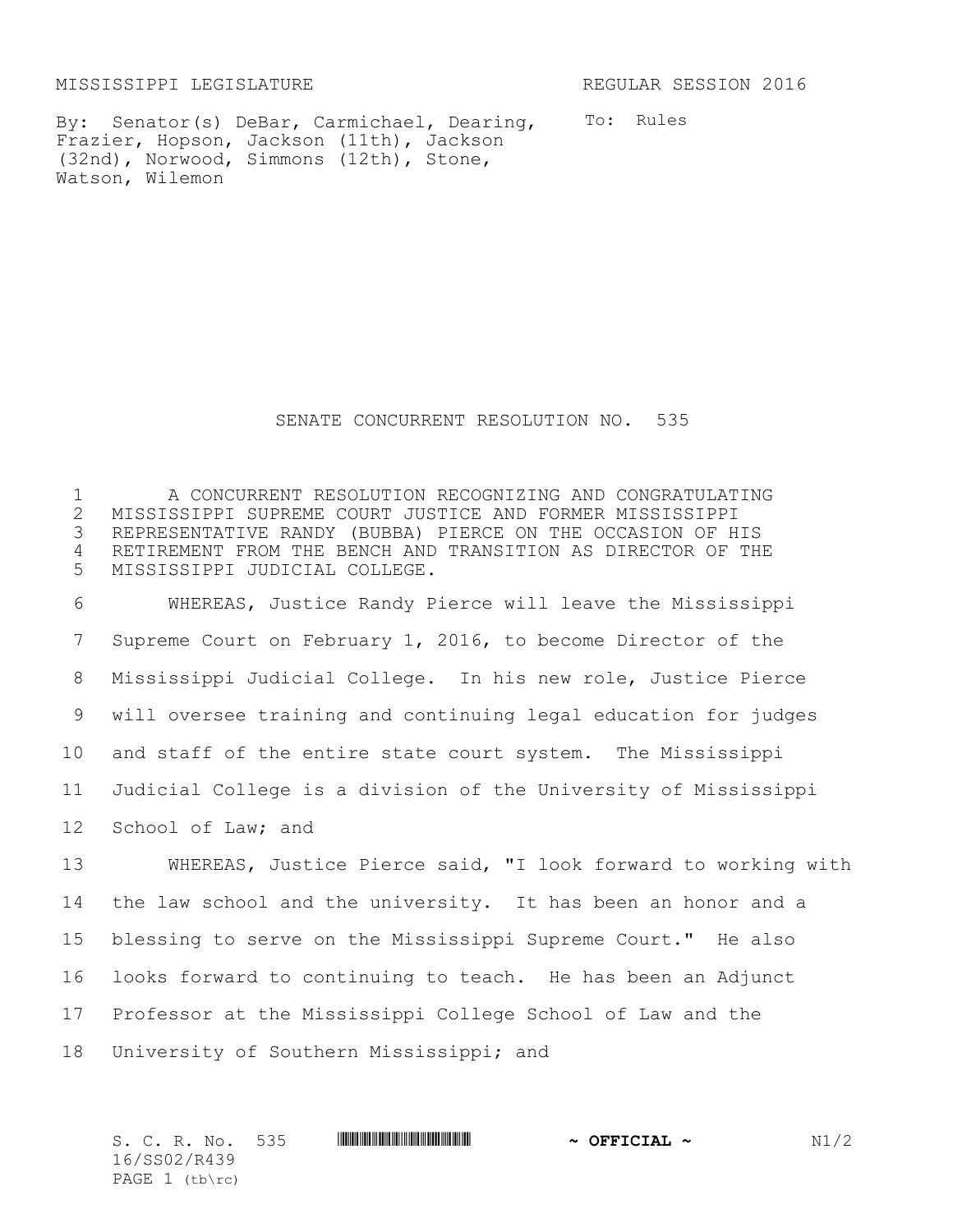WHEREAS, Chief Justice Bill Waller, Jr., said "Justice Pierce's background and experience as an Accountant, former Legislator and Chancellor have been invaluable to the court. He has great insight and understanding of the laws the court is called upon to interpret. He has been a great liaison for the court in its efforts to ensure adequate resources for the operation of the judicial branch. He has also provided outstanding leadership in efforts to improve the health, safety and well-being of children"; and

 WHEREAS, the Mississippi Judicial College provides introductory training and continuing legal education for all members of the Judiciary: Supreme Court Justices; Court of Appeals Judges; trial court judges of the Chancery, Circuit and County Courts; Youth Court Judges and Referees; and for Justice Court and Municipal Court Judges. Court Clerks, Court Administrators and Court Reporters are required to attend periodic legal education programs provided by the Judicial College. The Judicial College also provides technical assistance to state courts, including research and drafting of proposed court rules. The Judicial College is tasked to supply information to the Legislature regarding the ongoing needs of the courts; and WHEREAS, Justice Pierce was elected to the Mississippi Supreme Court in November 2008 and began his term on January 5, 2009. The term will expire in December 2016; and

S. C. R. No. 535 \*SS02/R439\* **~ OFFICIAL ~** 16/SS02/R439 PAGE 2 (tb\rc)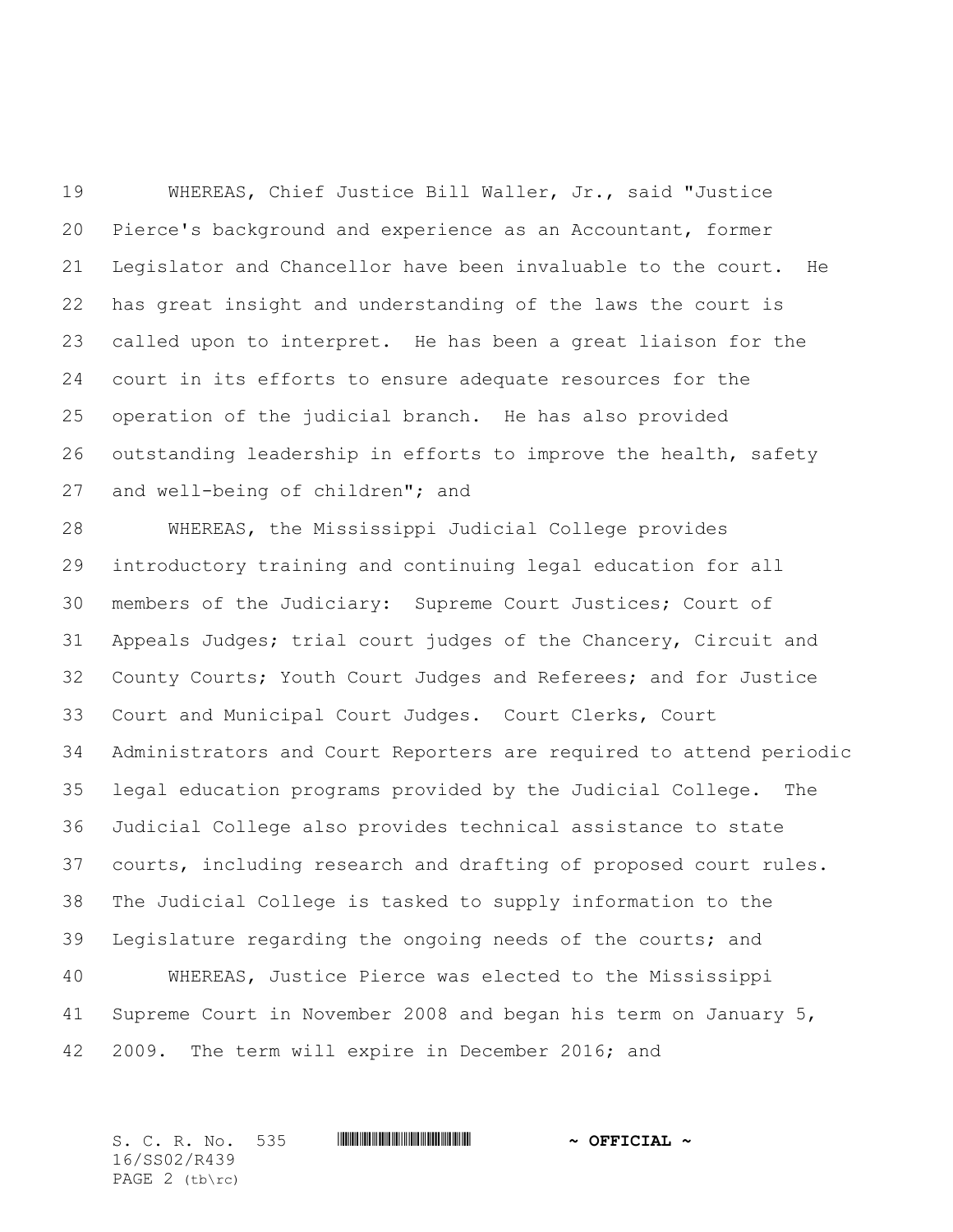WHEREAS, Justice Pierce previously served as a Chancellor on the 16th Chancery Court District, which is made up of George, Greene and Jackson Counties. He also served in the Mississippi House of Representatives from District 105. He was Chairman of the House Education Committee and Appropriations Subcommittee on Public Education; and

 WHEREAS, Justice Pierce grew up in the Unity Community, near Leakesville, Mississippi. He attended Jones County Junior College and earned a Bachelor of Science degree in Accounting from the University of Southern Mississippi. He worked as a Certified Public Accountant before earning his Masters degree in Business Administration from the University of Southern Mississippi Gulf Park Campus. He earned his law degree in 1997 from the University of Mississippi School of Law, and served as President of the Law School Student Body. He was admitted to the practice of law in April 1997 and entered private practice in Greene County; and

 WHEREAS, Justice Pierce has served the court and the Legislature as leader and mentor. While on the bench and in the Legislature, he consistently lectured on professional standards of the practice, including ethics, integrity, civility, courtesy and adherence to the Golden Rule. Justice Pierce's service has honored both The Mississippi Bar, the Mississippi Legislature and this great state that he loves and continues to serve; and it is with great pride that we acknowledge the career and public service of this dedicated Mississippi citizen:

S. C. R. No. 535 **WILL AND A SEPT CIAL ~** 16/SS02/R439 PAGE 3 (tb\rc)